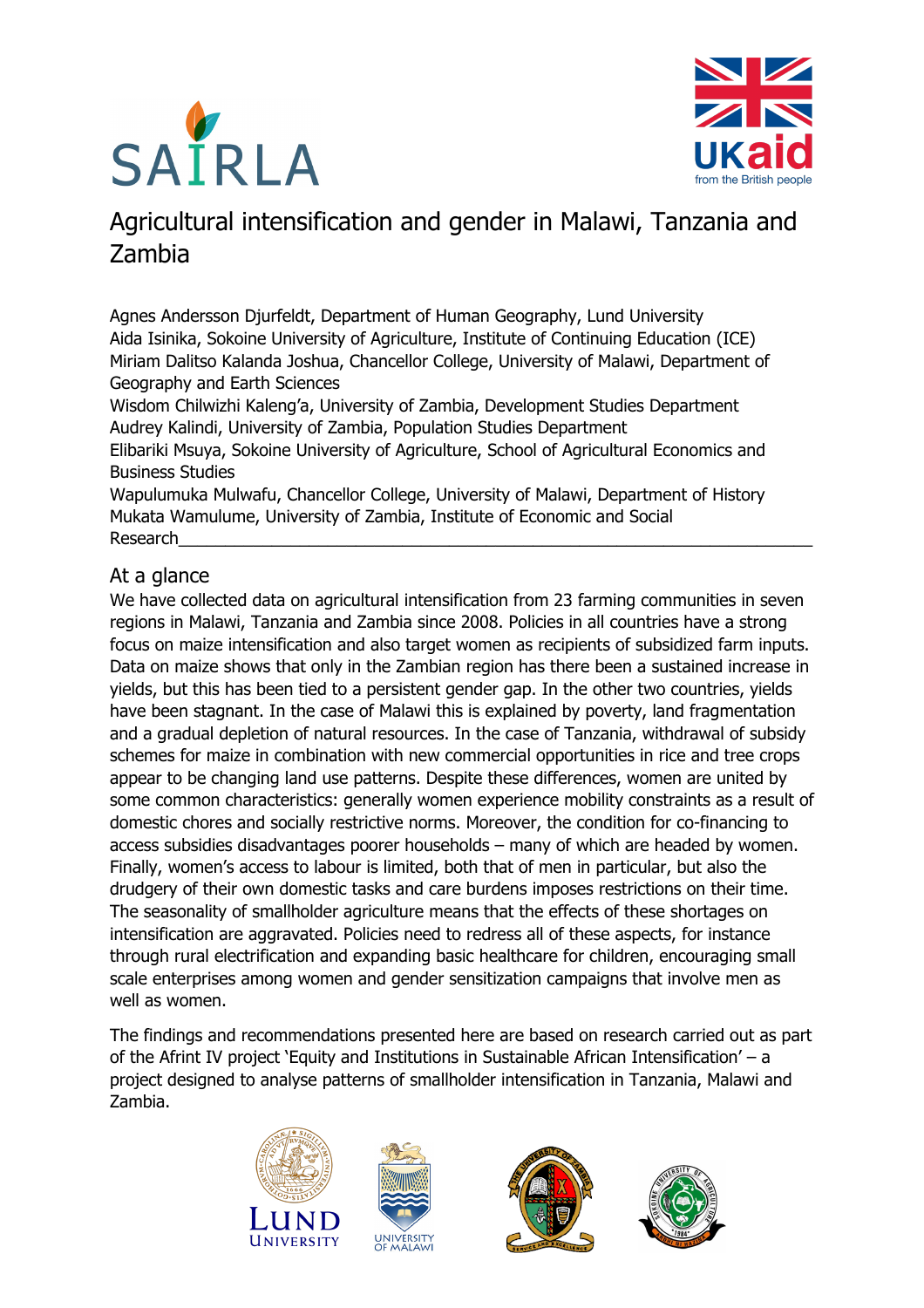## Points of departure

The overarching aim of Afrint IV is to analyse patterns of sustainable agricultural intensification with particular attention to: (a) gender and youth; and (b) ways in which existing rural institutions can be enabled and incentivized to improve equity given prevailing policies, norms and structures. The three countries are different in terms of geography and socio-economic conditions, but all have agricultural policies that target women farmers specifically. As such they are interesting to compare and can provide policy lessons that are relevant to different contexts. This particular policy brief covers three areas

- 1. We trace intensification trends in maize for the three countries and look at whether female landholders have been involved in agricultural intensification
- 2. We discuss the prospects for women to be involved in agricultural intensificiation based on their access to agrarian resources
- 3. We present some recommendations for policy makers based on our findings

Longitudinal quantitative data was collected from 23 farming communities in seven regions in Malawi (4), Tanzania (2) and Zambia (1). Households have been followed since 2008 and revisited in 2013 and 2017. Households that left the study due to death or migration have been replaced continuously. In this way we were able to follow the livelihoods and intensification trends in these communities over ten years. In total, quantitative data was collected from 1071 households in 2017, out of which 999 households grew maize. This data has been collected from farm managers, with around a third being female. Most women do not head their own households, however, but live in households headed by their parents or other older relatives. Qualitative interviews have therefore been carried out with both spouses in dual-headed households as well as with women heading their own households. In addition, focus group interviews have been organized and key informants, for instance community leaders, extension agents and agro-dealers have been interviewed.

## Findings

## Policies on agriculture and development

Intensification in staple crops, and in maize in particular, has been the focus of agricultural policies in all three countries for many decades. All countries have followed a path of strong state intervention in the post-independence period, replaced by its withdrawal in the structural adjustment era, followed by piecemeal and targeted involvement from the mid-1990s. Such interventions have been gradually upscaled from the early 2000s onwards, with subsidized inputs being the primary mode of involvement. Since around 2010 fertilizer support programmes in all three countries deliberately target women-headed households. The requirement of co-financing on the part of the recipient in practice also excludes resource poor households, such as women-headed households.

### Agricultural intensification trends in the three countries

We document trends in yields (using three season averages) and show that the only country with a sustained increase in yields is Zambia, where maize yields increased by 45% for male landholders and 22% for female farm managers between the 2006-2008 growing seasons and the 2015-2017 growing seasons. The average yield in the latter season was around 2000 kg/ha. Increases in yields can be explained both by the uptake of fertilizer and improved seeds, but oxenization is the big difference – with the use of oxen or a tractor for ploughing increasing from 25% to 43% over the period.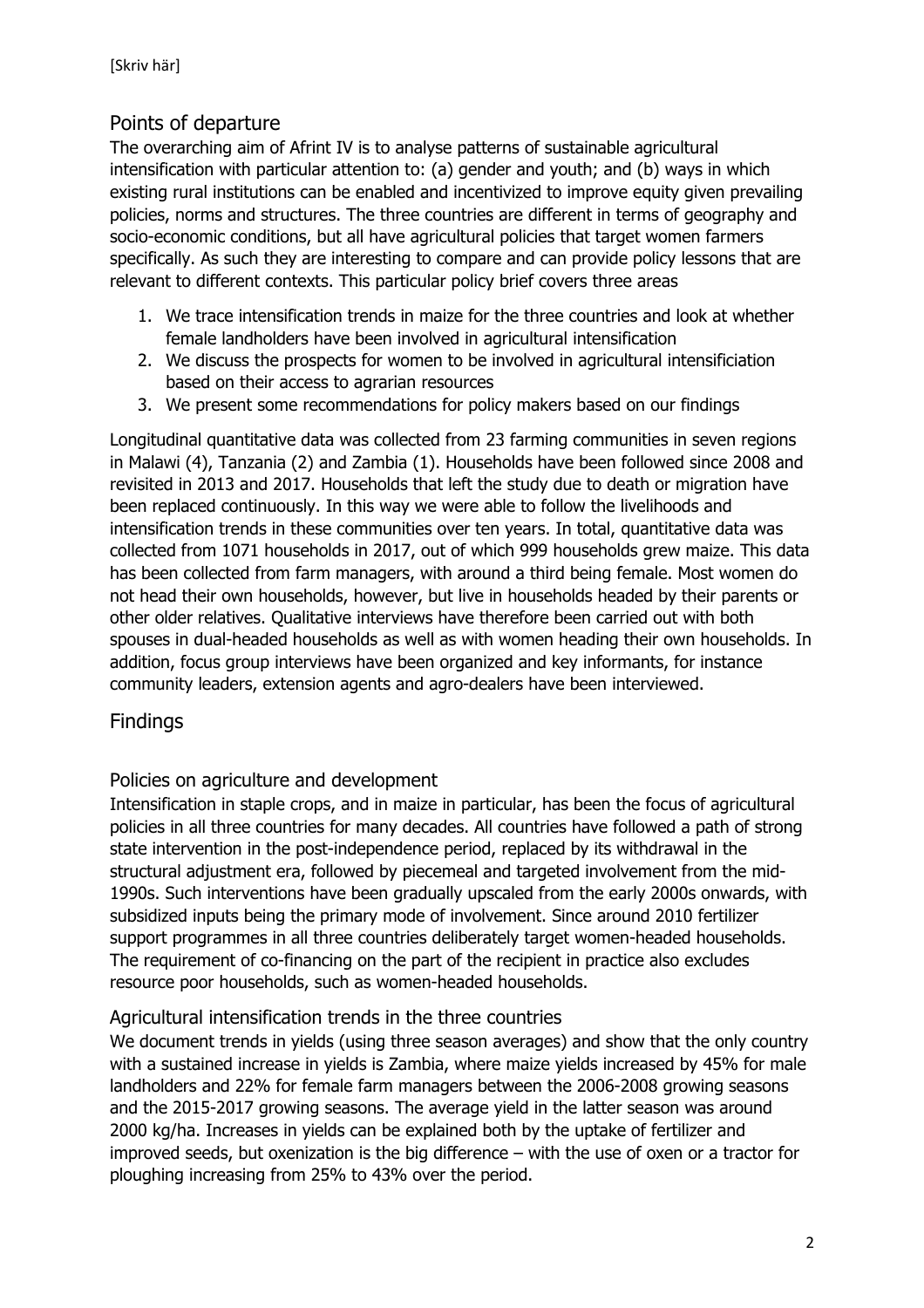By contrast, maize yields in Malawi and Tanzania have been largely stagnant standing at around 1200 kg/ha for Malawi and 1400 kg/ha for Tanzania over the period. Data on land use and agricultural techniques from Malawi show that soil fertility is falling and agriculture is becoming gradually more labour intensive as a result. In the case of Tanzania, stagnant yields in maize are explained in part by changes in marketing patterns and a growing interest in rice and other crops.

Possibilities for participating in agricultural intensification by gender In Zambia, intensification in maize has benefited both male and female landholders, but this has been accompanied by a persistent gender gap in yields. This is explained by the superior position of men with respect to key resources, such as livestock. Being able to access and use agricultural resources such as oxen, labour and capital intensive inputs such as pesticides, at the right time advantages men. By contrast, women who lack capital or do not have a man to defend their interests with respect to scarce resources are disadvantaged in the village context. Lack of labour is reflected in smaller farm sizes among female landholders.

In Malawi, gender gaps are gradually closing in two of the four regions. Data on technology use and acess to other resources points to a process of de-intensification in which the narrowing of such gaps is related to the worsening position of male farmers, rather than improvements among female landholders. Nonetheless, men have superior access to labour, although nearly a quarter of male landholders stated that they had shortages of labour. On the whole, de-intensification trends in Malawi are connected to an intersection between shortages of capital, land and labour and a gradually diminishing natural resource base.

In Tanzania, low productivity in maize is explained by the gradual withdrawal of state subsidies on inputs, but also changes in land use and production as commercial opportunities in rice and in tree-crops are emerging. In the case of rice producing regions, this has been coupled also with changes in the land market and changes in gender norms, with women in male-headed households increasingly renting land to raise independent incomes. Commercialization in tree crops, by contrast appear to be benefiting male landholders to a greater extent.

Despite these differences between Malawi, Zambia and Tanzania, women across the countries are united by some common characteristics: generally women experience mobility constraints as a result of domestic chores and socially restrictive norms. Moreover, the condition for co-financing to access subsidies disadvantages poorer households – many of which are headed by women. Finally, women's access to labour is limited, both that of men in particular, but also the drudgery of their own domestic tasks and care burdens imposes restrictions on their time. The seasonality of smallholder agriculture means that the effects of these shortages on intensification are aggravated.

#### Policy implications

Agricultural policies in all three countries have a strong focus on maize intensification and deliberately target women through subsidized inputs, yet, only Zambia shows a sustained growth of maize yields, and here this is tied to a productivity gap between male and female landholders. Lack of capital and labour explains part of this gap, but it is also tied to social norms found both within the community at large as well as within households. Policies need to redress all of these aspects.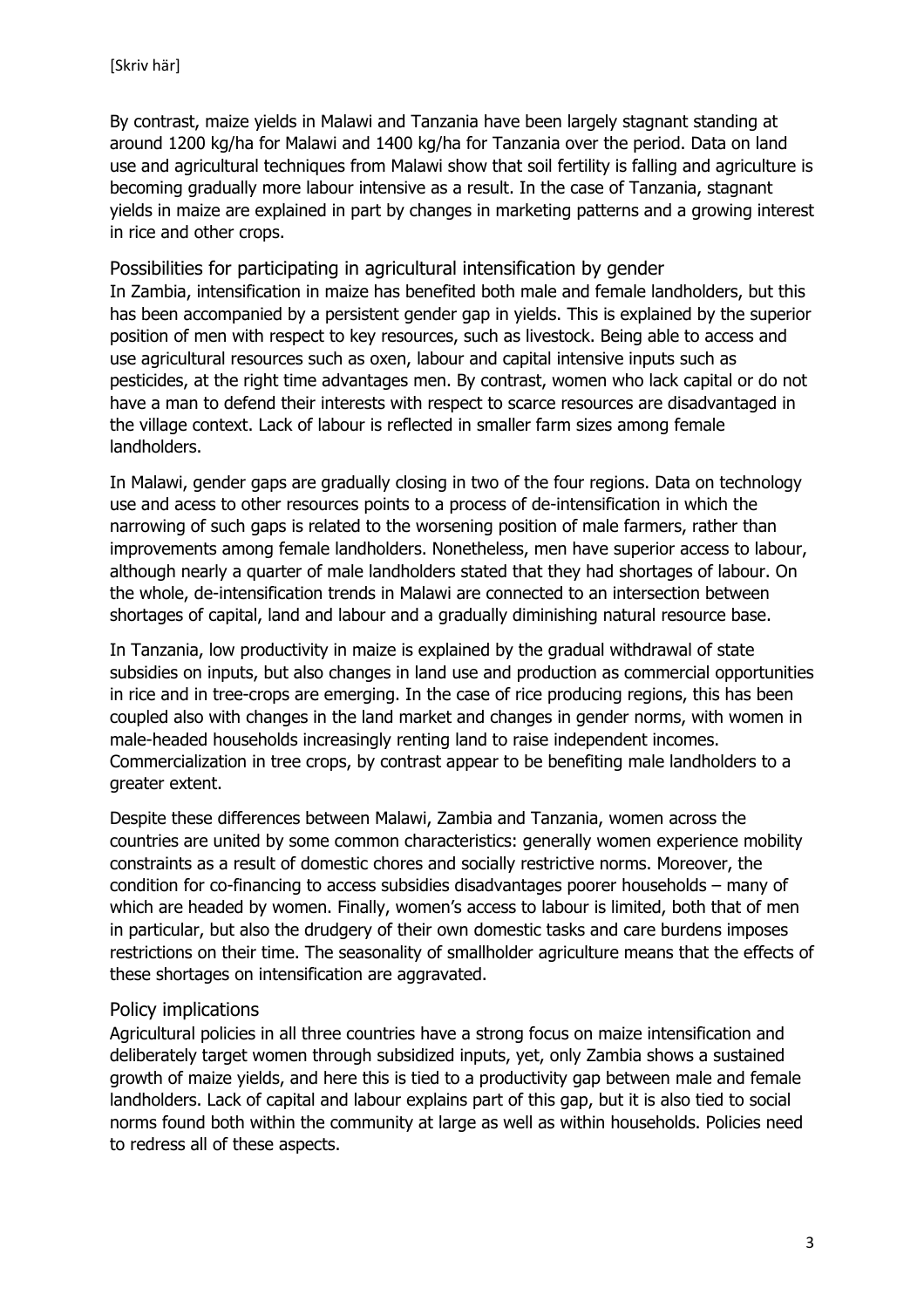## Recommendations

- Easing women's care burdens and the drudgery of domestic work, is an indirect way of addressing labour shortages in households headed by single women. Investments in child health facilities, electrification and clean water may be more important than improving women's access to technologies that raise agricultural productivity.
- Improving women's possibilities for raising an independent income, through policies that encourage small scale enterprises and income generation from the non-farm sector especially can ease capital constraints and enable co-financing of subsidies.
- Gender sensitization campaigns need to redress social norms that subordinate women, both in the community as well as within households. Crucially, husbands need to realize that enhanced opportunities for their wives is compatible with improvements in their own livelihoods. In Tanzania, improvements in housing standards in male headed households have resulted from women raising incomes from agriculture through renting land. The demonstration effect of such improvements can potentially change gender norms over time.

## Further Reading

Andersson Diurfeldt, A., Hillbom, E. and E. Msuva (forthcoming) Ricing fortunes - agricultural growth, farm intensification and paddy specialization in two Tanzanian villages, in Brockington and Noe (eds.) Assets, Prosperity and Rural Livelihoods. Insights from Longitudinal Studies in Tanzania, Oxford University Press

Andersson Diurfeldt, Agnes, Hillbom, E., Mulwafu, W.O., Myula, P. and G. Diurfeldt (2018): "The family farms together, the decisions, however are made by the man"—Matrilineal land tenure systems, welfare and decision making in rural Malawi, Land Use Policy, 70:601-610.

Andersson Djurfeldt, A. and Hillbom, E. 2016. Pro-poor agricultural growth – Inclusion or differentiation? Village level perspectives from Zambia, Geoforum, Vol. 75, pp. 220-233.

## Acknowledgements

The opinions expressed in this briefing are those of the authors and do not necessarily reflect the views of SAIRLA or DFID. Readers are encouraged to quote and reproduce material with full acknowledgment.

## About SAIRLA

SAIRLA is a UK Department for International Development funded initiative that seeks to address one of the most intractable problems facing small-holder farmers in Africa – how to engage in the market economy and to deliver sustainable intensification of agriculture which avoids negative impacts on the environment. The programme is managed by WYG International Ltd and the Natural Resources Institute, University of Greenwich. For more information visit www.sairla.nri.org

## About Afrint IV

Afrint IV – Equity and Institutions in Sustainable African Intensification – is implemented by the Department of Human Geography at Lund University in cooperation with the University of Malawi, Sokoine University of Agriculture, the University of Zambia and LUCSUS. It is supported by the Sustainable Agricultural Intensification Research and Learning in Africa